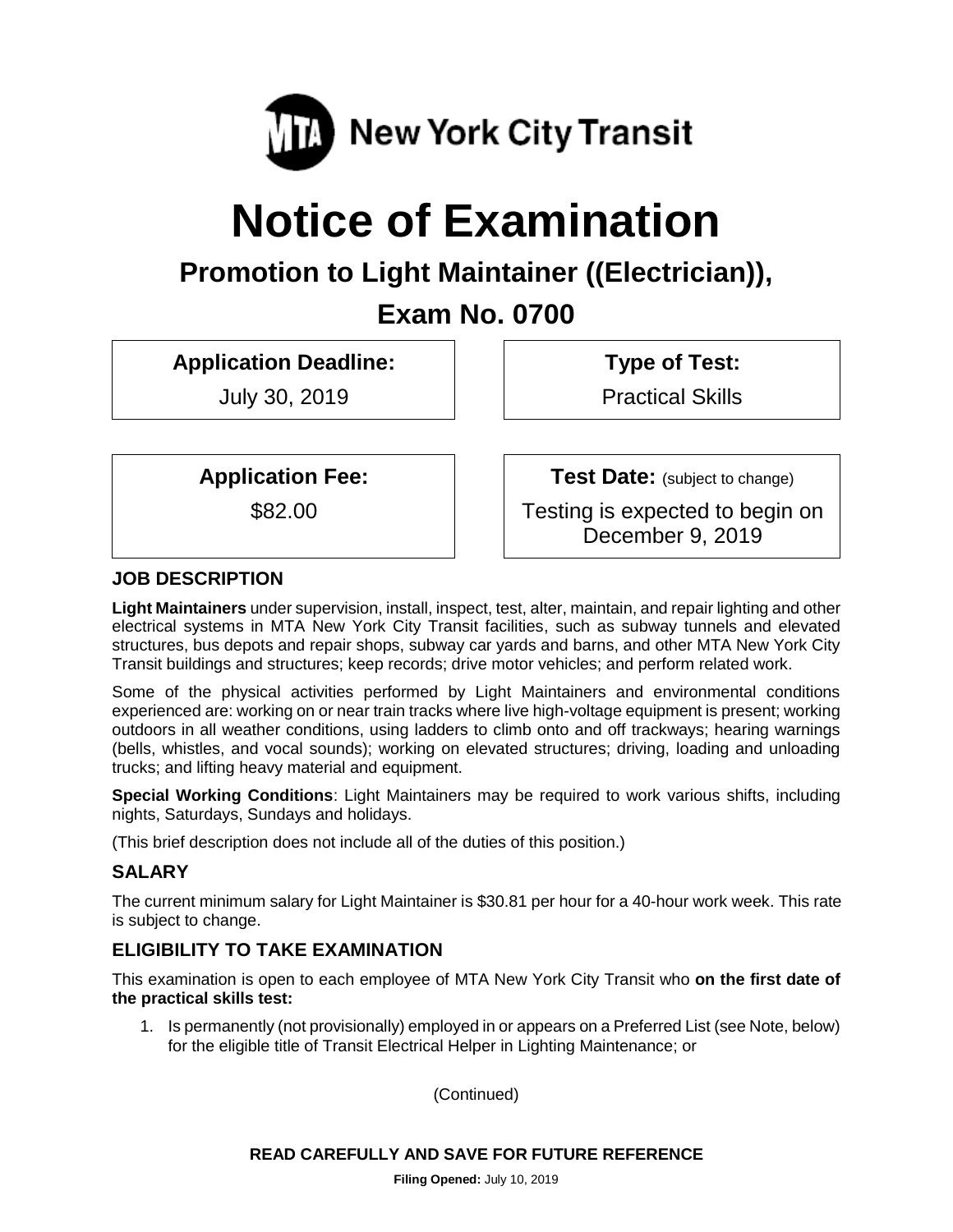# **ELIGIBILITY TO TAKE EXAMINATION** (Continued)

- 2. Is or has been employed in the non-competitive title of Transit Electrical Apprentice in Lighting Maintenance and has satisfactorily completed the 3-year Transit Electrical Apprentice program in Lighting Maintenance; and
- 3. Is not otherwise ineligible.

(Note: A "Preferred List" is a civil service list which is only for certain former permanent incumbents of the eligible title who have rehiring rights.)

This examination is also open to employees who were appointed to an eligible title pursuant to New York State Civil Service Law, section 55-a, and who meet all other eligibility requirements.

You are responsible for determining whether you meet the eligibility requirements for this examination prior to submitting the *Application*. If you do not know if you are eligible, check with **your department's Human Resources representative**. You may be given the tests before we verify your eligibility. If you are marked "Not Eligible," your application fee will **not** be refunded and you will **not** receive a score.

This examination is **not** open to employees of MaBSTOA or MTA Bus Company, or to employees of MTA agencies other than MTA New York City Transit.

## **REQUIREMENTS TO BE PROMOTED**

**From the competitive title of Transit Electrical Helper:** At the time of promotion, you must have completed your probationary period and you must be permanently employed in the title of Transit Electrical Helper in Lighting Maintenance or your name must appear on a Preferred List for the title at the time of promotion. Additionally, you must have served permanently in the eligible title of Transit Electrical Helper for at least one year. Time served prior to a break in service of more than one year will not be credited.

**From the non-competitive title of Transit Electrical Apprentice:** In order to be eligible for promotion, you must be an MTA New York City Transit employee who has satisfactorily completed the 3-year Transit Electrical Apprentice program in Lighting Maintenance.

**Driver License Requirement:** At the time of promotion, you must have a motor vehicle driver license valid in the State of New York. If you have serious moving violations, a license suspension or an accident record, you may be disqualified. You must obtain a Class B Commercial Driver License (CDL), valid in the state of New York to satisfactorily complete the probationary period. The CDL may **not** have **any** restrictions that would preclude the performance of the duties of a Light Maintainer, and must be maintained for the duration of your employment in the title.

**Commercial Motor Vehicle Driving Experience in the Military or New York National Guard**: If you are an active member or former member (discharged in the past year) of the military or New York National Guard and have experience driving a Commercial Motor Vehicle in the military or New York National Guard, you may be eligible for a waiver of the New York State commercial driving skills test through the New York State Department of Motor Vehicles. If you believe that you may be eligible for this waiver, you must apply for the waiver through the New York State Department of Motor Vehicles.

**Medical Requirement:** Medical guidelines have been established for the position of Light Maintainer. Candidates will be examined to determine whether they can perform the essential functions of the position of Light Maintainer. Where appropriate, a reasonable accommodation will be provided for a person with a disability to enable him or her to take the examination and/or perform the essential functions of the job.

(Continued)

**READ CAREFULLY AND SAVE FOR FUTURE REFERENCE**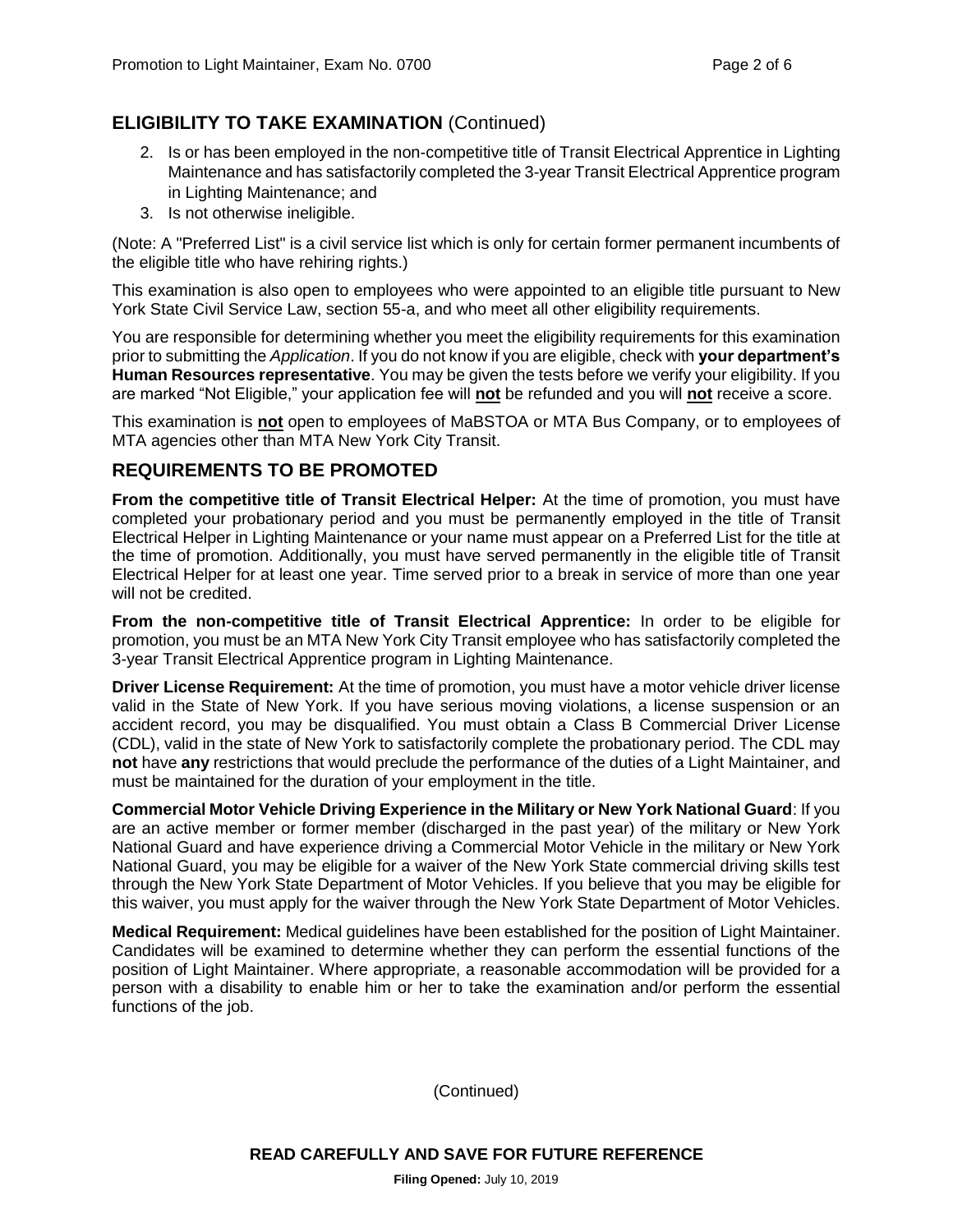# **REQUIREMENTS TO BE PROMOTED** (Continued)

**Drug Screening Requirement:** You must pass a drug screening in order to be promoted, and if promoted, you will be subject to random drug and alcohol tests for the duration of your employment. Additionally, if you have tested positive on a drug or alcohol test or had a refusal to test during preemployment or while employed by a Federal DOT-regulated employer during the applicable period, you must have completed the Substance Abuse Professional (SAP) evaluation, referral and education/treatment process required by federal law in order to be promoted to this safety-sensitive position.

# **HOW TO SUBMIT AN APPLICATION AND PAY THE APPLICATION FEE**

If you believe you meet the requirements in the "Eligibility to Take Examination" section, submit an *Application* online by the last day of the application period unless you are requesting a fee waiver. Applicants who wish to request a fee waiver should refer to the "How to Submit an Application When Requesting a Fee Waiver" section below. MTA New York City Transit will **not** accept *Applications* in person.

**Application Fee:** This fee is generally not refundable. Under special circumstances, you may be entitled to a refund. You should refer to the Department of Citywide Administrative Services ("DCAS") General Exam Regulations to determine if you are entitled to a refund prior to requesting a refund. You can refer to the bottom of the last page of the Notice of Examination for instructions on how to obtain a copy of the DCAS General Exam Regulations.

#### **Online Applications:**

- 1. Apply using the "BSC" employee portal a[t www.mymta.info](http://www.mymta.info/) by the last day of the application period. Note: The application system may not function properly with mobile devices or tablets. For best results when applying, please use Internet Explorer, open a new window, and avoid having multiple tabs open on the same window.
- 2. Once you have logged in, click on the My Job Search ribbon and then click on Exams (non-Railroad).
- 3. Follow the steps to submit an application.
- 4. You must pay the application fee via payroll deduction. Applicants who request a fee waiver must apply by mail.
- 5. A confirmation number will appear on the same page after submitting your application and authorizing a payroll deduction (Save this number for future reference).

IMPORTANT: Your application submission confirms that you have read this Notice of Examination, including any test dates and the requirements to compete in this exam.

Computers with internet access are available on a limited basis at branches of the New York Public Library, the Brooklyn Public Library and the Queens Library to patrons with a valid library card.

# **HOW TO SUBMIT AN APPLICATION WHEN REQUESTING A FEE WAIVER**

Applicants who wish to request a fee waiver must obtain an *Application* in person at the MTA Exam Information Center as indicated below and must submit the *Application* by mail to the address in the "Correspondence" section below **by the last day of the application period**.

MTA New York City Transit will not accept *Applications* in person. Additional information on requesting an application fee waiver is available with the *Application*.

**MTA Exam Information Center**: Open Monday through Friday, from 9 AM to 3 PM, in the lobby at 180 Livingston Street, Brooklyn, New York. Directions: take the A, C, F, or R trains to the Jay Street-Metro Tech Station, or the 2, 3, or G train to the Hoyt Street Station.

Applicants **must** keep their mailing address **up to date**. Please refer to the Correspondence section below for instructions on how to update your address and other contact information.

#### **READ CAREFULLY AND SAVE FOR FUTURE REFERENCE**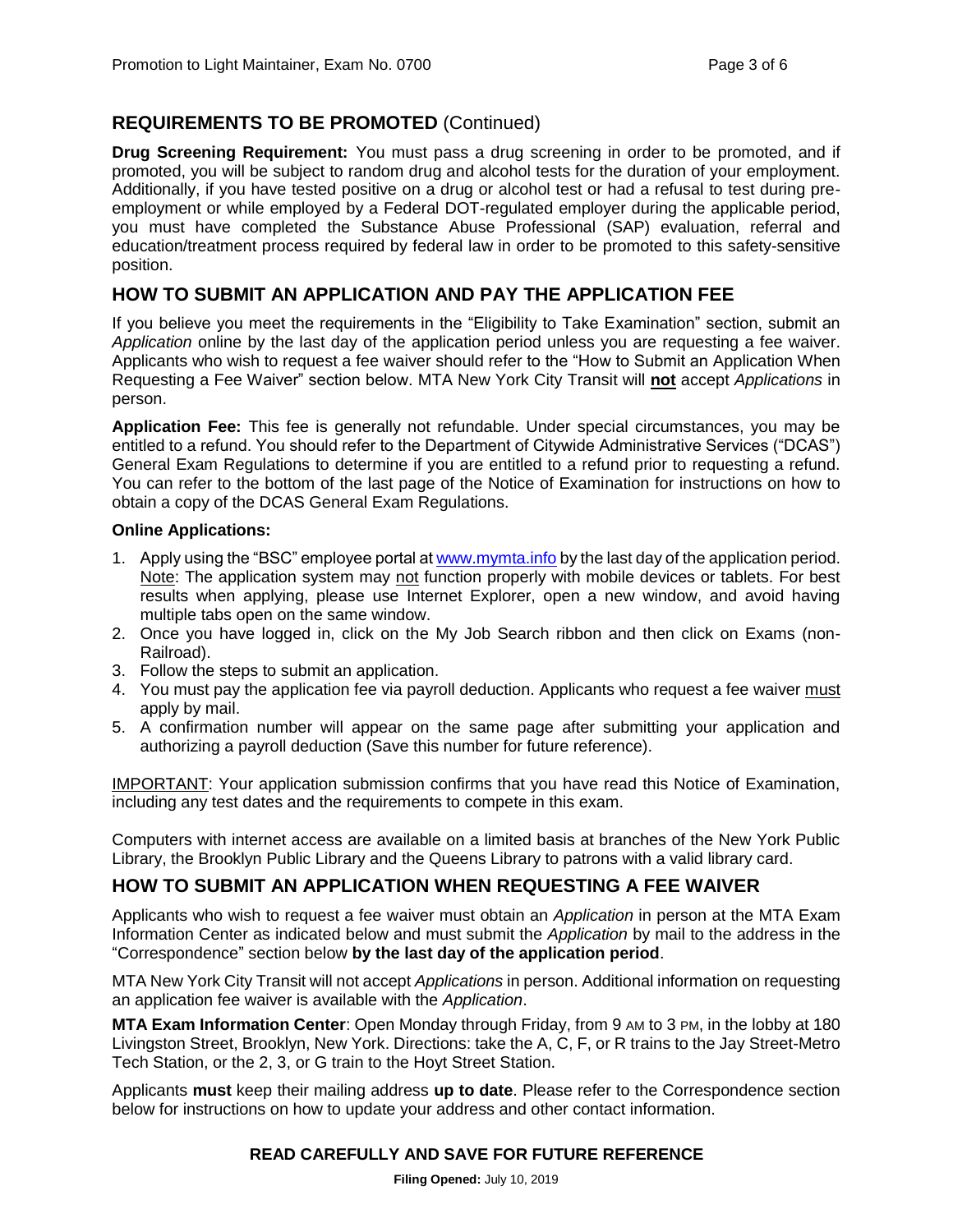# **ADMISSION LETTER**

An *Admission Letter* will be mailed to you about 10 days before the first date of the practical skills test. If you do not receive an *Admission Letter* at least 4 days before this date, you may obtain a duplicate letter at the MTA Exam Information Center (as indicated above). A paper copy of the *Admission Letter* is your ticket for admission to the test.

## **THE TEST**

You will be given a competitive practical skills test. A score of at least 70% is required to pass this test. You will be randomly assigned to a test date and location, and you cannot request that your scheduled test date or location be changed, unless you meet the conditions in the "Special Arrangements" section below.

Your score on this test will determine 85% of your final score. Your seniority will determine the remaining 15%. You must pass the competitive practical skills test to have your seniority credited. Your seniority score will be 70 plus ½ point for each three months of completed, continuous service with an agency under the jurisdiction of the Commissioner, Department of Citywide Administrative Services in permanent competitive class titles, or in non-competitive class titles. Your service will be credited through the first date of the competitive practical skills test, up to a maximum of 15 years. Time served prior to a break in service of more than one year will not be credited.

Veterans' or Disabled Veterans' Credit will be granted only to eligible passing candidates who request that they be applied. Veterans' or Disabled Veterans' Credit should be requested at the time of application, but **must** be requested before the date the eligible list is established. Claims for Veterans' or Disabled Veterans' Credit cannot be made once the eligible list is established.

The practical skills test may include tasks related to the installation, testing, maintenance, and repair of lighting or other electrical systems, including the selection and use of appropriate tools, materials, and measuring devices; electrical theory and principles; related mechanical work; reading and interpreting technical drawings; shop math; safe work practices and procedures; and other related areas.

# **TEST ADMINISTRATION GUIDELINES**

**Warning:** You are not permitted to enter the test site with cellular phones, smart watches, beepers, pagers, cameras, portable media players, or other electronic devices. Calculators are **not** permitted. Electronic devices with an alphabetic keyboard, word processing, or data recording capabilities, such as planners, organizers, etc., are prohibited. If you use any of these devices in the building at any time before, during, or after the test, you may **not** receive your test results, your test score may be nullified, and your application fee will **not** be refunded.

You may not have any other person, including children, present with you while you are being processed for or taking the test, and no one may wait for you inside of the test site while you are taking the test.

**Leaving:** You must leave the test site once you finish the test. If you leave the test site after being fingerprinted but before finishing the test, you will not be permitted to re-enter. If you disregard this instruction and re-enter the test site, you may not receive your test results, your test score may be nullified, and your application fee will not be refunded.

**Proof of Identity**: You must present your MTA New York City Transit employee ID when you arrive to take the test.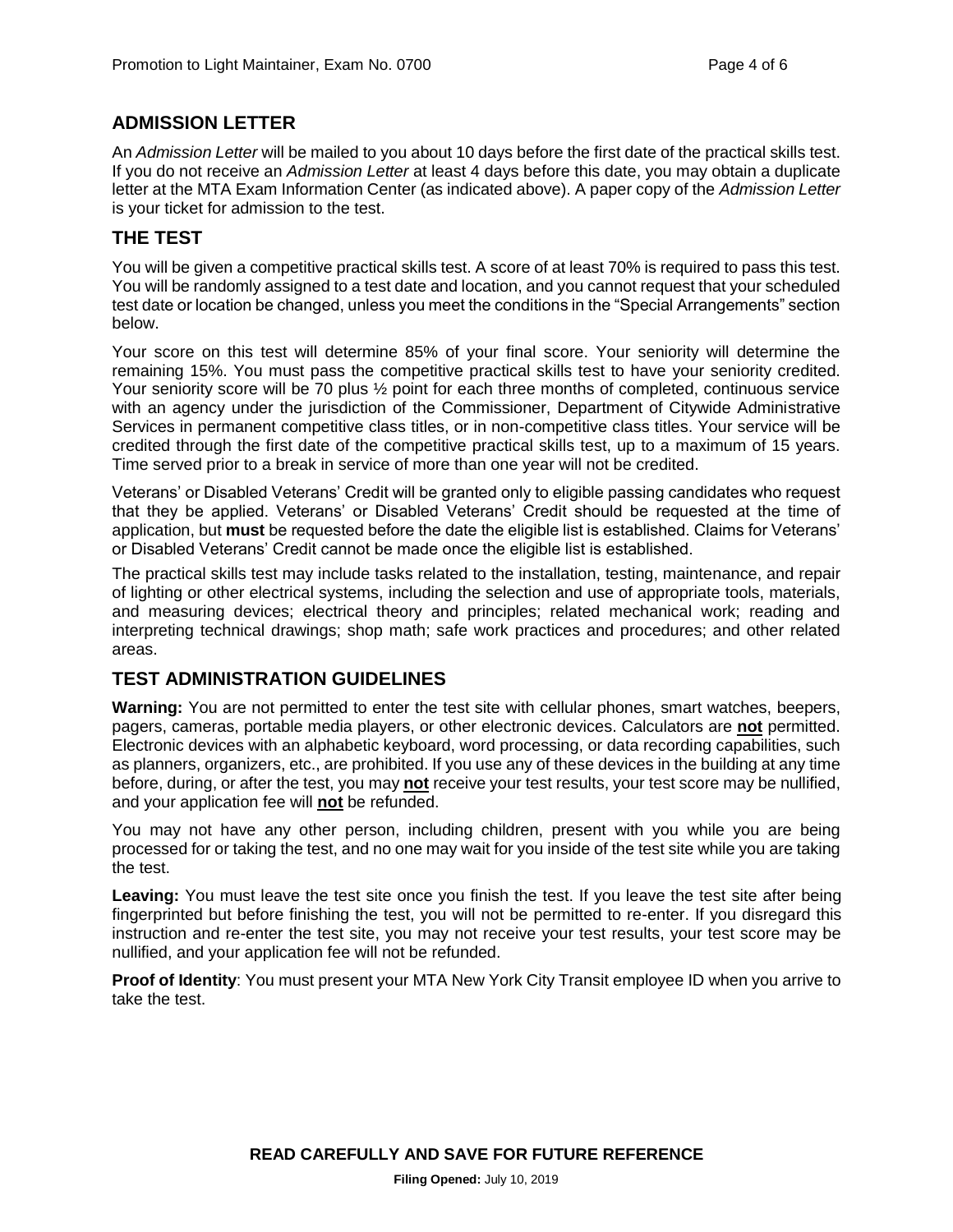# **THE TEST RESULTS**

If you pass the competitive practical skills test and are marked eligible, your name will be placed in final score order on an eligible list and you will be given a list number. You will be notified by mail of your test results. If you meet all requirements and conditions, you will be considered for promotion when your name is reached on the eligible list.

# **SPECIAL ARRANGEMENTS**

**Late Filing:** Consult with **your department's Human Resources representative** to determine the procedure for filing a late *Application* if you meet one of the following conditions:

- 1. You are absent from work for at least one-half of the application period and are unable to apply for reasons such as vacation, sick leave or military duty; or
- 2. You become eligible after the above application period, but on or before the first date of the practical skills test.

**Make-Up Test:** You may apply for a make-up test if you cannot take the test on the scheduled test date for any of the following reasons:

- 1. Compulsory attendance before a public body;
- 2. On-the-job injury or illness caused by municipal employment where you are an officer or employee of the City;
- 3. Absence from the test within one week after the death of a spouse, domestic partner, parent, sibling, child or child of a domestic partner where you are an officer or employee of the City;
- 4. Absence due to ordered military duty;
- 5. A clear error for which MTA New York City Transit is responsible; or
- 6. A temporary disability, pregnancy-related, or child-birth-related condition preventing you from taking the test.

To request a make-up test, mail your request with your documentation of special circumstances to the address found in the "Correspondence" section below within 60 days of your scheduled test date or make the request within 60 days of restoration to your position after performing ordered military duty.

**Special Test Accommodations:** If you plan to request special testing accommodations due to disability or an alternate test date due to your religious belief, follow the instructions included with your *Application* and mail your request to the address found in the "Correspondence" section below no later than 30 days prior to the scheduled test date.

# **CORRESPONDENCE**

**Change of Contact Information:** You must keep your employee contact information (telephone number, mailing address and email address) current with **both MTA New York City Transit and the MTA Business Service Center (BSC).**

#### **To update your contact information with the MTA New York City Transit, you must:**

- 1. Visit us at the MTA Exam Information Center;
- 2. Send an e-mail to [examsunit@nyct.com,](mailto:examsunit@nyct.com) with the subject named 'Contact Info Update'; or
- 3. Mail us at the address below, with the words 'Contact Info Update' next to the exam title.

**To update your contact information with the MTA Business Service Center (BSC),** you must visit [www.mymta.info](http://www.mymta.info/) and select the "My Personal Information" tab.

(Continued)